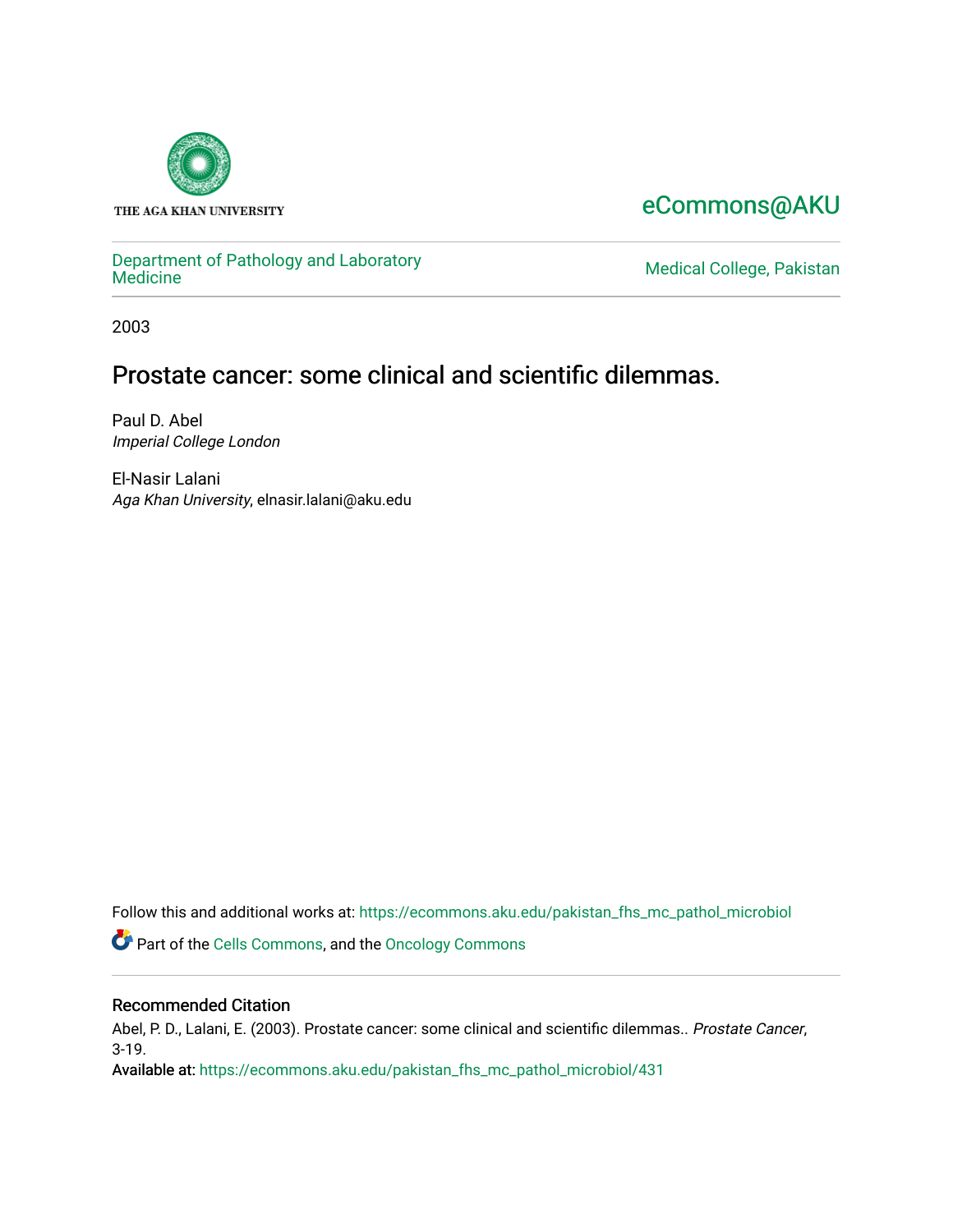# **Prostate Cancer: Some Clinical and Scientific Dilemmas**

Paul D. Abel<sup>\*</sup> and El-Nasir Lalani<sup>†</sup>

\**Department of Surgical Oncology and Technology Division of Surgery, Anaesthetics and Intensive Care Imperial College, Faculty of Medicine Hammersmith Campus, Du Cane Road, London W12 0NN, UK Tel: 44-20-8383-2268; p.abel@imperial.ac.uk*

†*Department of Histopathology Division of Investigative Sciences, Imperial College Imperial College, Faculty of Medicine Hammersmith Campus, Du Cane Road, London W12 0NN, UK Tel: 44-20-838-2430; e.lalani@imperial.ac.uk*

### **BACKGROUND**

In 1994, we attended a superb meeting that brought together many researchers studying prostate cancer (PCa). The standard of talks was outstanding. Initially, we felt elated and inspired by the data and discussions generated. Future possibilities seemed endless. On reflection however, it became obvious that almost none of the data presented, which had cost millions of pounds and taken thousands of man hours to complete, had had any immediate, medium or even long term impact whatsoever on the clinical management of patients with PCa. It was not immediately apparent why this should be. However, most of the researchers were basic science orientated and the relatively minor input of clinicians may have been an important factor. Also, many of the speakers had been previously working on molecular aspects of other tissue and organ systems, including cancers, but were exploring the possibility of applying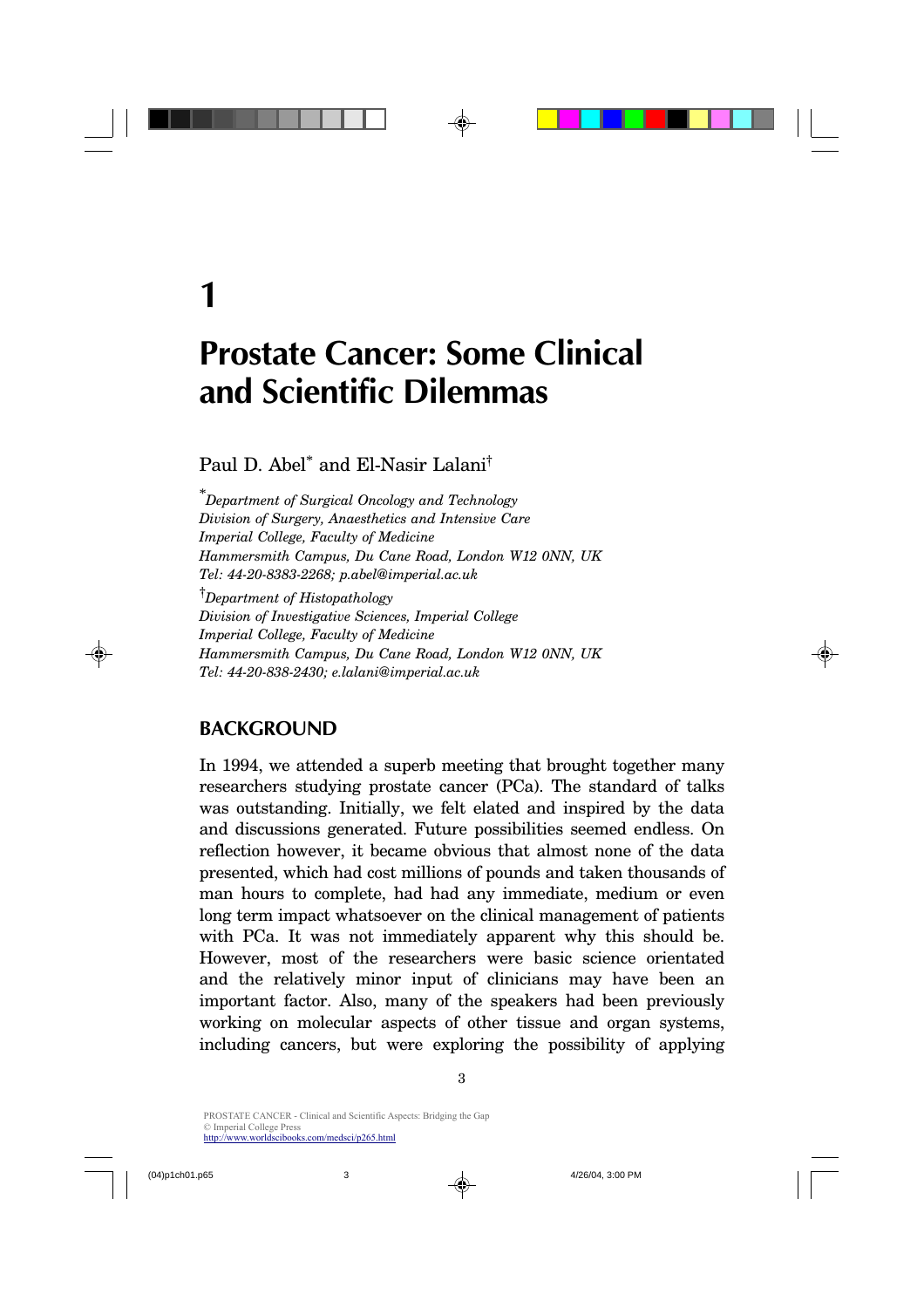their technology to prostate disease as increased PCa funding was starting to trickle through. We were also reminded of the difficulties that we had personally experienced when trying to engineer collaborations in the past. It became apparent that very clear agreements needed to be made before these could take place and the kind of trust required to develop them took some time to build. Issues such as order of authorship, principal investigator status, contributions to concepts, which group did which elements of the work and the specifics of a time frame were essential to agree before starting work. How these were resolved in practice could make a real difference to whether collaborations were short term or continued over many years and with increasing success.

So it became an aspiration to work toward developing interspecialty collaboration and help bridge the gap between clinicians and scientists. One potentially useful route would be to attempt a text, which mixed clinical and scientific contributions. Its primary objective would be to provide a clear explanation of PCa as perceived by specialists so that non-specialists could understand issues outside their areas of expertise. We felt this was more of a priority than being right up to date. Without interdisciplinary cross talk, scientists may take the path of pure molecular and cellular research, in itself a noble object but perhaps less likely to meaningfully impact upon clinical practice. At the same time, clinicians need an understanding of what science can offer and how they too have an important role to play in the process, maybe by coaxing scientific colleagues toward answering questions that could have translational significance. By working together, the sum of both groups should be greater than that achieved by either alone.

We discuss below a number of the issues we perceive that may be impeding progress.

### **TRANSLATIONAL RESEARCH**

In the past 100 years or so there has been little in the way of meaningful advances in the clinical management of PCa apart from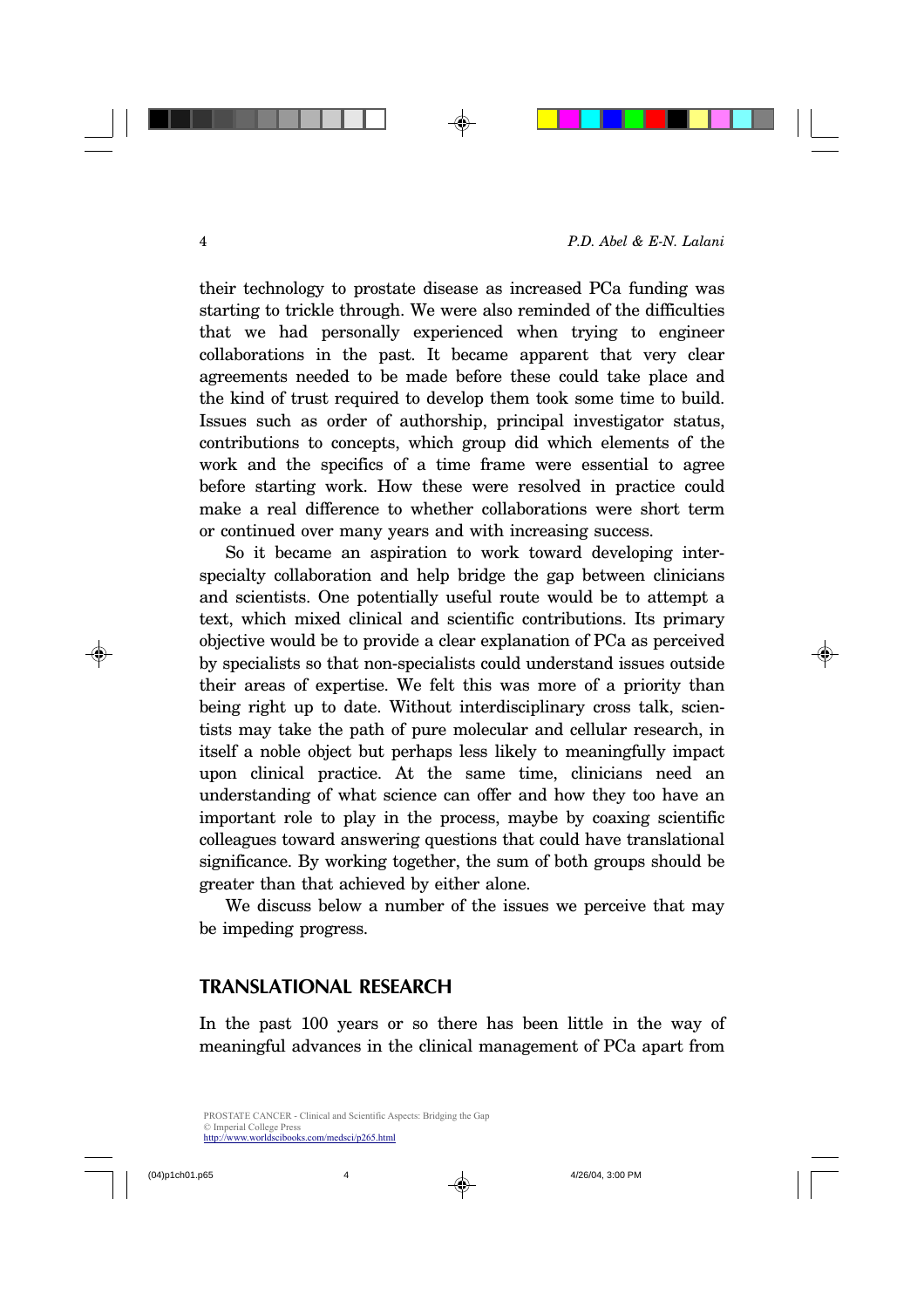Huggins discovery of the androgen regulation of the prostate in the 1940's. Yet during this period, and especially the past 25 years, there has been an explosion in biomedical knowledge. The last 10 years has brought high throughput technologies including genomics, proteomics and micro-array technologies and the entire human genome is now unravelled. But there remains a very wide gap between laboratory findings and clinical applications at the bedside and there are few parallels between major scientific advances and advances in patient management. Waldmann has said "there is a need to translate these fundamental scientific insights into new approaches for prevention, diagnosis and treatment of human disease for the benefit of patients and this can only be addressed by patient orientated clinical research".<sup>1</sup> Why are there such problems?

## **IMPEDIMENTS TO PROGRESS OF TRANSLATION RESEARCH**

Translation involves the application of basic science discoveries into clinically germane findings and simultaneously the generation of scientific questions based on clinical observations.<sup>2, 3</sup> Pober *et al.*<sup>2</sup> believe that translation is not a straightforward process but a new form of research in its own right and therefore problems arise as a direct result. Many impediments exist and compromise progress as a consequence and some are discussed below.

There is a shortage of suitable trained individuals to undertake translational research. The skills to address this are usually not available in a single laboratory or clinical setting and Pober *et al.* suggest the need for academic medical centres as a model to conduct translational research. These consist of combined Medical Schools and Hospitals because such institutions tend to accommodate both clinical and laboratory based investigators. However, they are 30–40% more expensive than non-academic hospitals.<sup>4</sup> This is hardly surprising when the duration of training these investigators can exceed well beyond 10 years. Yet such individuals have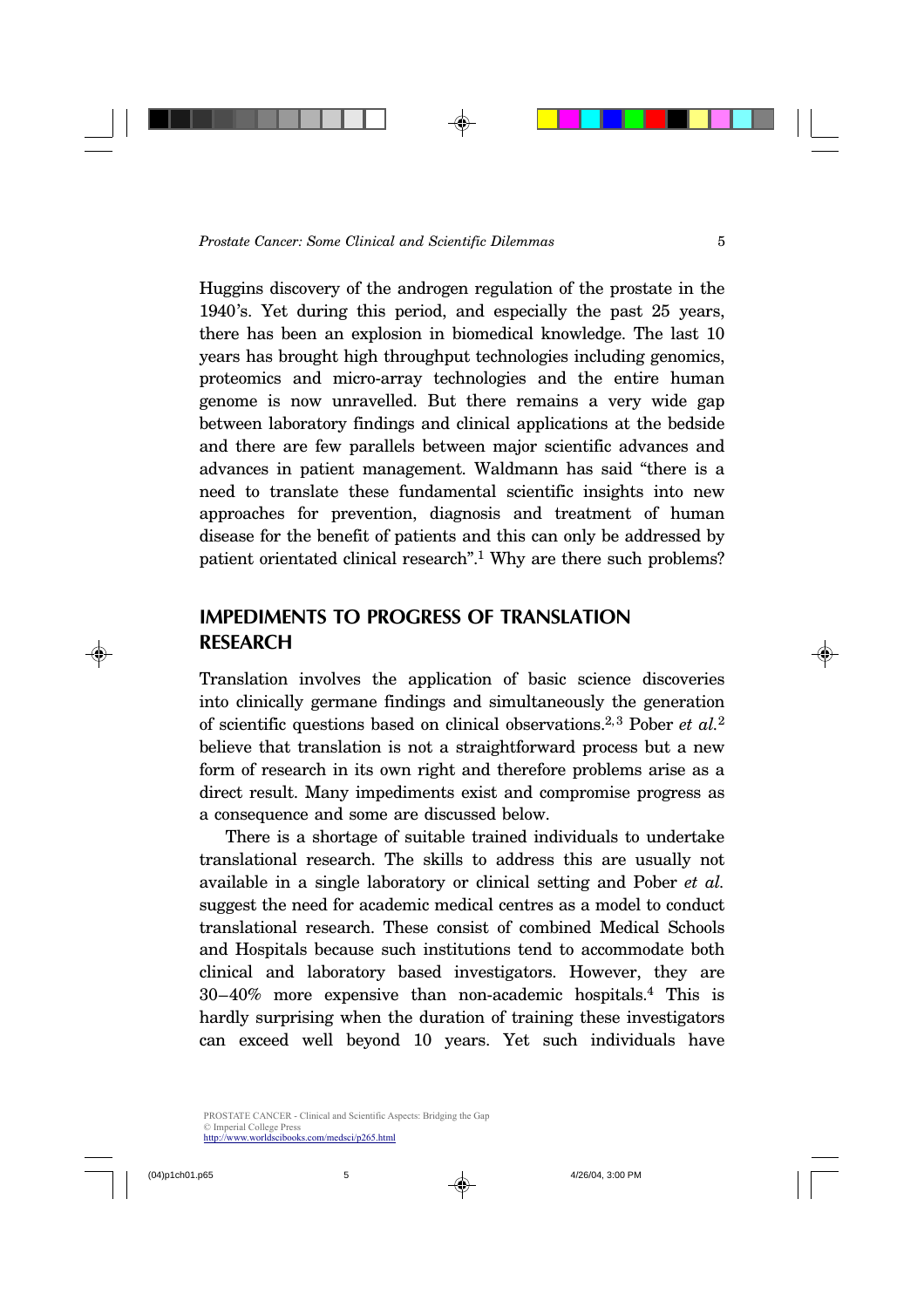increasing pressure on them to meet service rather than research needs. Focusing on science may be a major disincentive as it limits personal income and/or the ability to sustain critical skills, for example in operative surgery, which compromises credibility amongst peers. Additional disincentive derives from the academic culture in which principal investigator status on grants and/or senior authorship on papers undermine rewards for collaborators who are essential but do not have either of these leadership roles and therefore do not receive recognition for their contributions. Institutions may deny them promotion as a result.<sup>6,7</sup> Translational studies tend not to be adequately represented within the leadership of academic institutions and are low down in the hierarchy.

Like Pober *et al.*, and the contributors to this book, we have little difficulty identifying opportunities to combine basic and clinical research in our own field (see next section). However, translational research is expensive and more complicated to undertake. Funding of clinical and scientific components tend to come from separate sources. Hypothesis driven research generally tends to be favoured over applied research by funding bodies but is much more difficult to carry out on human subjects as opposed to laboratory models in which the primary criterion is scientific rigour. Academic medical centres appear to have little influence to challenge the prevailing status quo and in support of translational research. Research programmes also need support staff and other resources. For example, writing, administrative, financial and technical skills are needed to run the grants and physically do the projects. Such resources usually come through departments, structures that do not lend themselves to the support of interdepartmental collaborations, which therefore become far more difficult to sustain. Also within an academic medical centre, there is often physical separation between basic scientists and clinicians as they are split into departments within their own disciplines as opposed to multi-disciplinary groups, diminishing communication and therefore understanding and cooperation. Further difficulties arise because clinicians and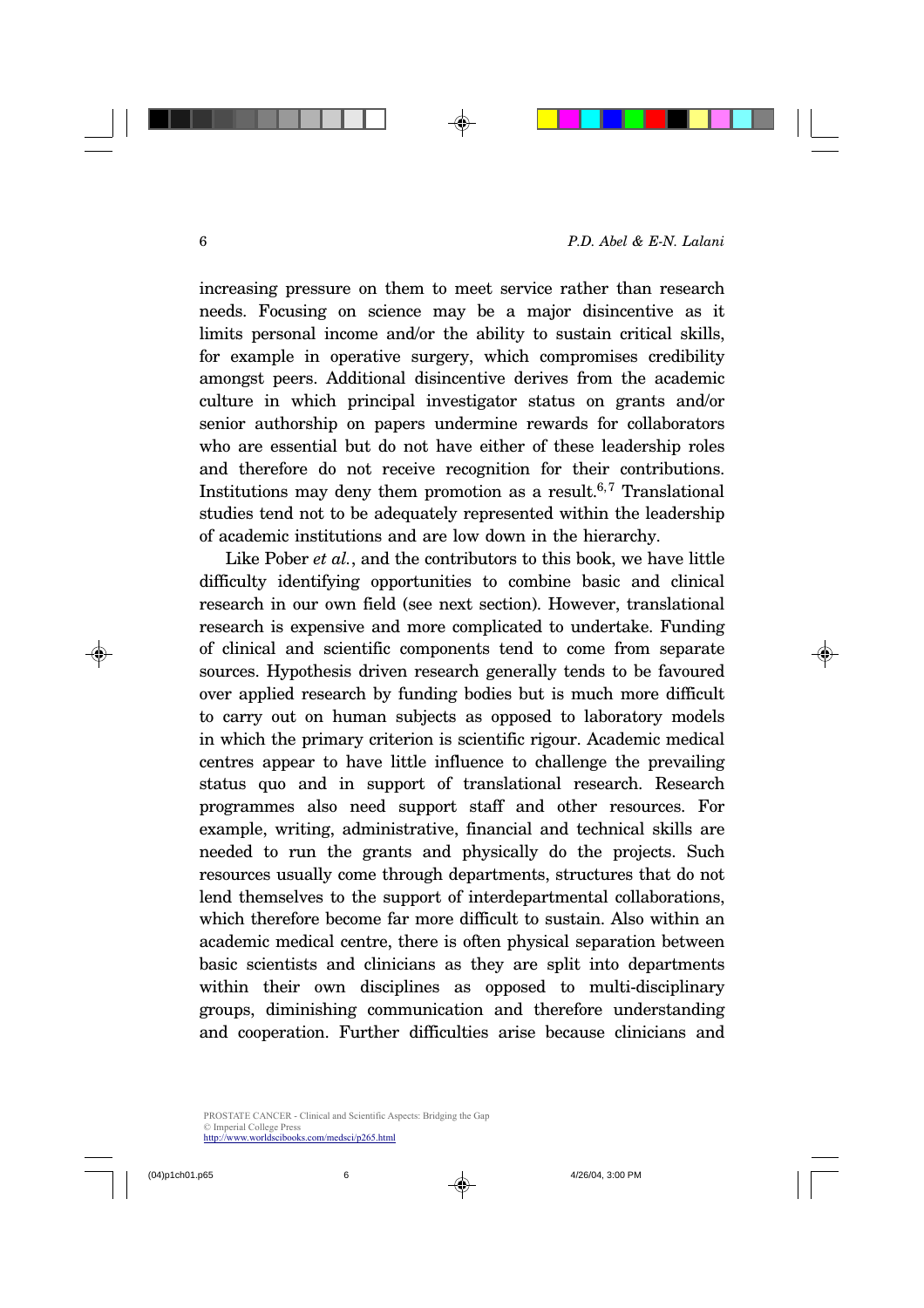basic scientists have difficulty in recognising the relative merits of each other's work. Institution and institutionalised bureaucracy can also sap energy and unintentionally reduce the ability of committed individuals to deliver high quality research.

Together with all these factors, complying with the deluge of new regulations to protect patients and their rights (essential though they are) add to the researchers' work load and act as further disincentives to research involving humans. There may also be conflict of interests in which the needs of patients are weighed against financial gain. Ethics committees are essential in regulating these aspects but have a fine line in which to balance the relative merits. They champion and safeguard the patient and are a vital component of the system but the translational researcher can be left in a rather solitary position as the only advocate for the research.

### **SOME CHALLENGES OF PCa**

We believe there are three major challenges where translational research could make a major impact in the management of patients with PCa and those of us who seek to improve their lot. Our examples include:

(1) Identify and distinguish between sub-groups of patients with organ confined PCa that is (a) clinically significant, genuinely localised, likely to do harm within the patients life time and therefore have the potential to be eradicated with local radical therapy compared to (b) clinically significant and potentially life threatening PCa that are apparently organ confined but where occult metastases have developed and in whom local radical therapy would not impact eventual outcome compared to (c) clinically insignificant, not life threatening PCa and where radical therapy is unnecessary but if offered, outcome is not impacted and harm could be caused. This challenge will become increasingly important as screening programmes identify potentially large numbers of patients who would not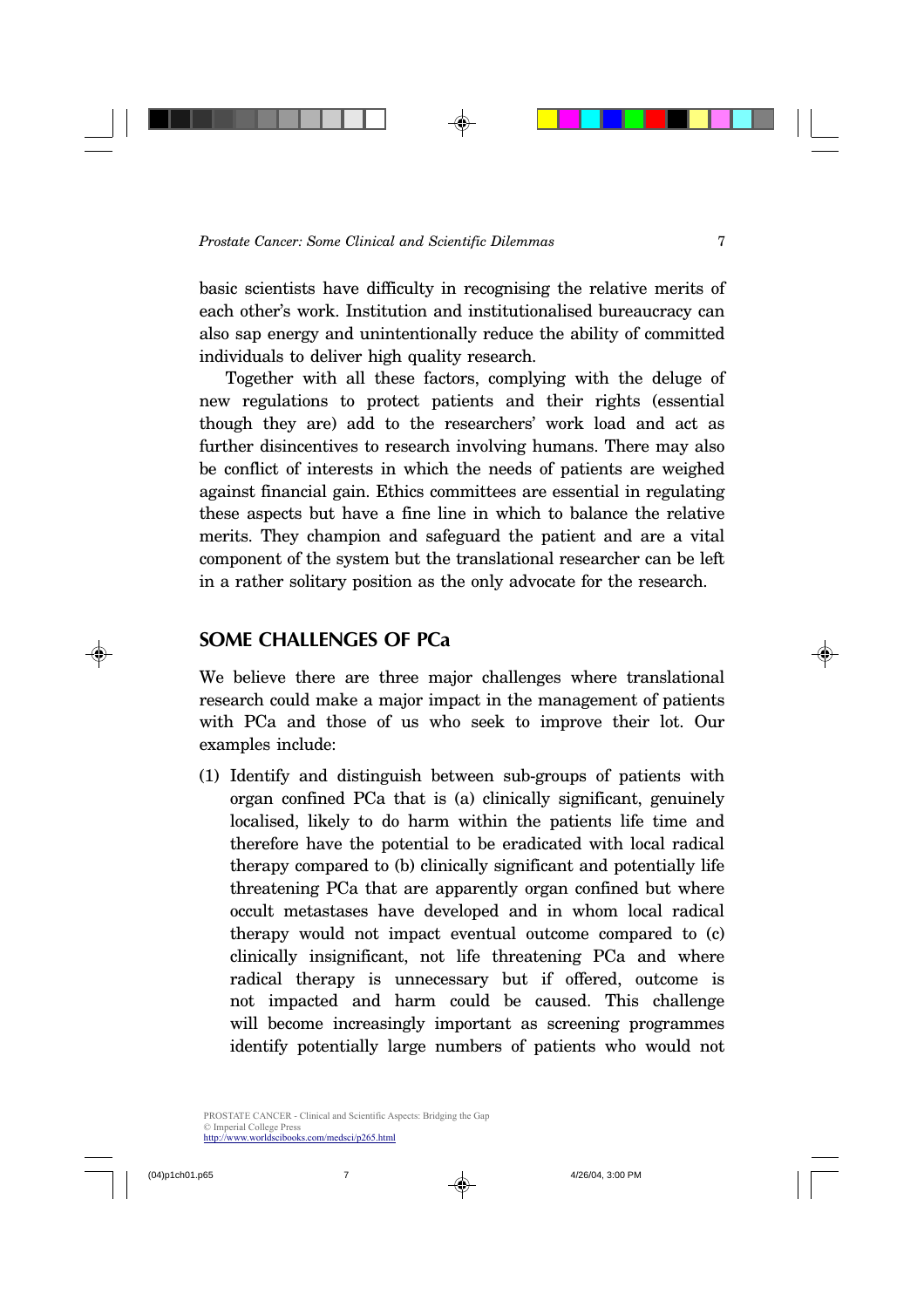otherwise have presented clinically and who may never develop significant disease.

- (2) Develop treatments for extra-prostatic disease i.e. that for which there is currently no curative therapy and
- (3) Understand the psychological processes involved in decision making on an individual basis as both clinicians and patients explain and rationalise about the management of the disease.

To achieve these will require improved tumour markers (serum/ urine/tissue), improved imaging, better targeting and advances in technology. Patients and researchers will have to spend more time together. There will also need to be a change in culture because as an increasing evidence base accumulates, entrenched opinion from supporters of views at the extremes of the varied management options will, through clinical governance and peer pressure, be required to alter their clinical practice toward the mainstream.

### **SOME CONTROVERSIES AND PCa**

Much of the current state of knowledge regarding PCa is covered in the book and we do not intend to give a mini-overview here. However, we felt it would be of interest to look at some of the aspects of PCa where uncertainty and sincerely held but often entrenched, dogmatic opinion exists without definitive evidence in support. We want to provoke controversy and perhaps identify some areas where the different stake holders and their vested interests could influence judgement. These include the health care industry (doctors, hospitals, pharmaceutical and technology companies, etc) as well as perhaps most importantly patients and their advocate groups themselves. We are all familiar with those who "know" that they can cure PCa and that screening will decrease mortality equally as well as those who "know" that no such benefits are possible. Hopefully, it will be possible to encourage impartial objective dissection of the evidence with the ultimate aim being beneficial to the patients and their families.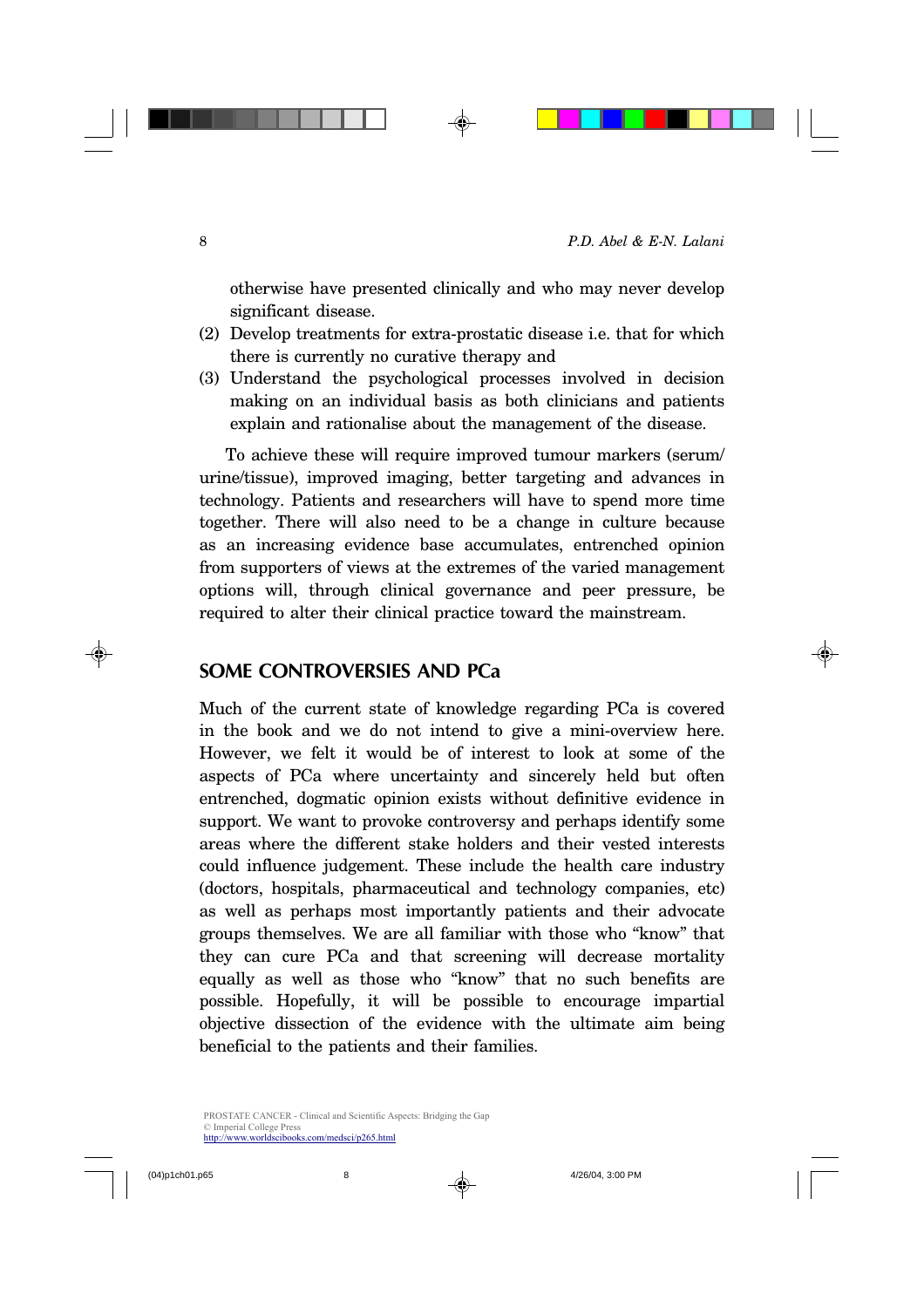It may be helpful to review other cancers to examine how changes in perception of disease have impacted mortality and morbidity. PCa remains a relatively new area of research by contrast to for example breast cancer, which has been occupying an increasingly important place in the political agenda for the past 30 years or so. It is astonishing to think that in the late 1960's, there was very little research targeted at women's health.<sup>8</sup> The surgeons of the early part of the last century believed that the reason for failure of local treatment for breast cancer (i.e. mastectomy) was that it was insufficiently radical. So first they advocated the removal of pectoralis major, then pectoralis minor with axillary lymph node clearance, to be subsequently followed by the internal mammary lymph node chain, requiring thoracotomy. The unfortunate women who underwent this mutilating surgery suffered severe sequelae from treatment but with no identifiable cancer specific survival advantage. The pendulum has since swung the other way and it is now recognised that breast cancer should be considered a systemic disease at diagnosis and managed accordingly. Minimally mutilating surgery to minimise the risk of local recurrence is the current treatment of choice along with adjuvant cytotoxic chemotherapy and/ or hormone therapy to try and impact systemic disease. These recent changes in management have resulted in improvements from an average baseline 10-year mortality of 40% in 1985 into an increased absolute survival benefit of 10% by 2000.<sup>9</sup> These data suggest modern treatment ensures that for every 100 women treated, 10 more are alive today than may have been 15 years ago.

By contrast, men's health has only recently begun to climb up the political agenda and PCa become one of the key targeted diseases. It is sobering to consider that the first radical prostatectomy was performed in the early 1900's and it is only now, almost 100 years later, that any meaningful trials are reporting its impact in comparison to other radical therapies or watchful waiting. How could this delay have happened?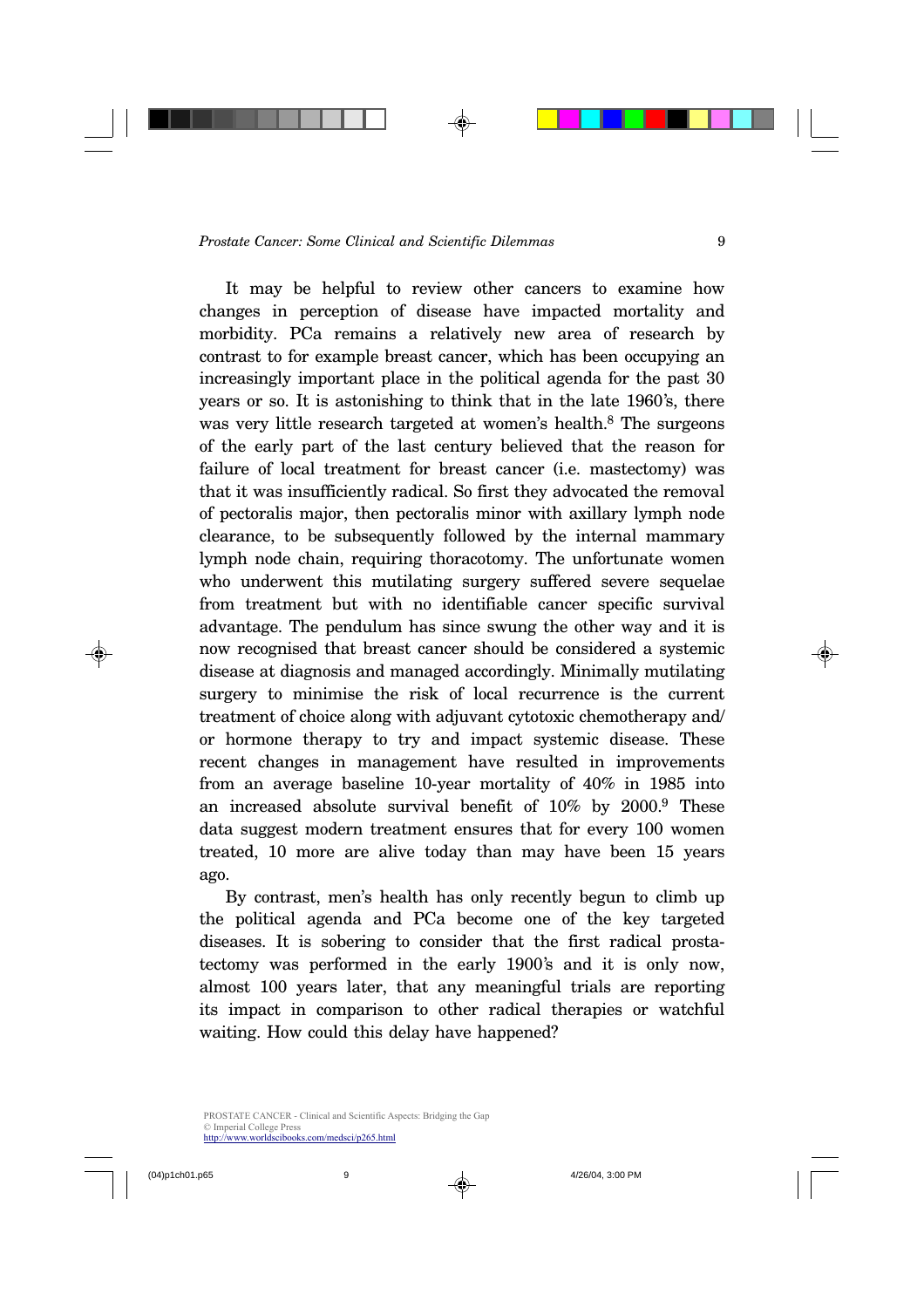Most recently, Holmberg *et al.*10 in a randomised trial of 695 men followed for a median of > 6 years compared radical prostatectomy and watchful waiting. They reported a significant decrease in disease specific mortality but no significant difference between the two arms in terms of overall survival. The trial began before the onset of PSA screening and was limited to patients with well or moderately differentiated disease only. However, it could be interpreted from these early data that patients may be damned whether they have surgery or not! Most trials should report in the next decade during which period it is to be hoped that management guidelines become clarified. Aggressive local therapy of PCa is becoming more frequently practised and it will be interesting to look back in say 20 years time at the results of current trials (when hopefully the data are mature and the questions will be answered), at its impact on disease outcome. With the current ease of access to massive amounts of information, it has become increasingly difficult to randomise patients. Imaginative strategies such as the ProtecT study<sup>11</sup> may assist in improving recruitment and enable faster outcome data as patients themselves elect to undergo one or other treatment.

There are other possibly important parallels between breast and PCa, none more so than in the area of screening.

# **DEVELOPMENTS AND CONTROVERSIES IN SCREENING: WHO IS CONTROLLING THE AGENDA?**

#### **Some Screening Issues**

The kind of emotive responses engendered by potentially lifethreatening illnesses and cancer in particular were dramatically illustrated by a series of commentaries, which appeared recently in the San Francisco Chronicle.<sup>12</sup> Late in 2001, an article was published about the manager of San Francisco's baseball team. A diagnosis of PCa had followed "routine" PSA testing and resulted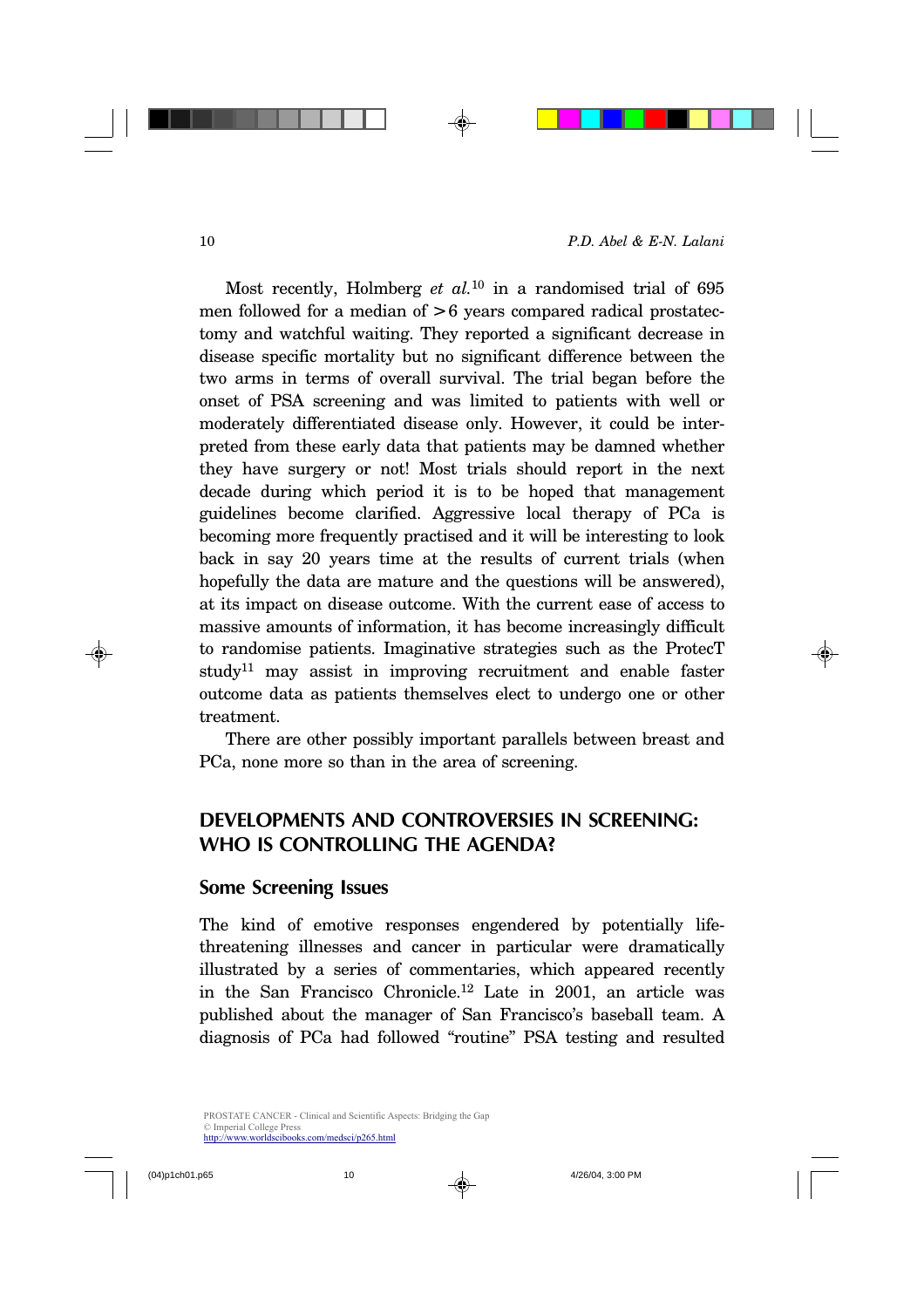in radical, potentially curative, surgery. His doctors were quoted as saying "this was the surest way to prevent return of the disease". The editor and deputy editor of the *Western Journal of Medicine* (Yamey & Wilkes) decided to respond by writing what they considered to be a "balancing" article in January 2002 for the newspaper.13 The resulting outpouring of vitriol from advocates of PSA screening from all walks of life in response suggested at best a lack of objectivity in interpreting data and at worst a deliberate intention to prevent debate, silence critics and use emotional arguments to push forward without scientific enquiry a screening agenda that even the most fervent advocates of screening will usually agree may also have the potential to do harm. Yamey & Wilkes also raised the spectre of the influence of vested interests that encourage (or discourage) screening and potentially bias consumers and purchasers.

Advocates of PSA screening bombarded their email in-boxes with accusations, abuse and threats, in which they were compared to Mengele and accused of having the future deaths of hundreds of thousands of men on their hands. Some wrote wishing that they themselves would get PCa. Others argued that only urologists were qualified to talk about PSA testing. Letters flooded into the office of the Chancellor of the University of California and the Dean of the University of California Davis Medical School urging that they be disciplined or sacked. Dick Warder, founder of Prostate Cancer Awareness (www.pca.awareness.net) was sufficiently disturbed to write to the BMJ of his personal experience.<sup>14</sup> This was of a (so far) successful outcome to radical intervention following screening for his own PCa which was compared to that of an acquaintance with a raised PSA who died of PCa after declining therapy when asymptomatic. These anecdotal episodes were used as informed arguments in favour of screening along with an unreferenced quote that PCa mortality has declined 18% from 1993 to 1998 and led to his belief that "screening works" and that he represents "survivors who object to distortion of evidence". In fact, SEER data suggest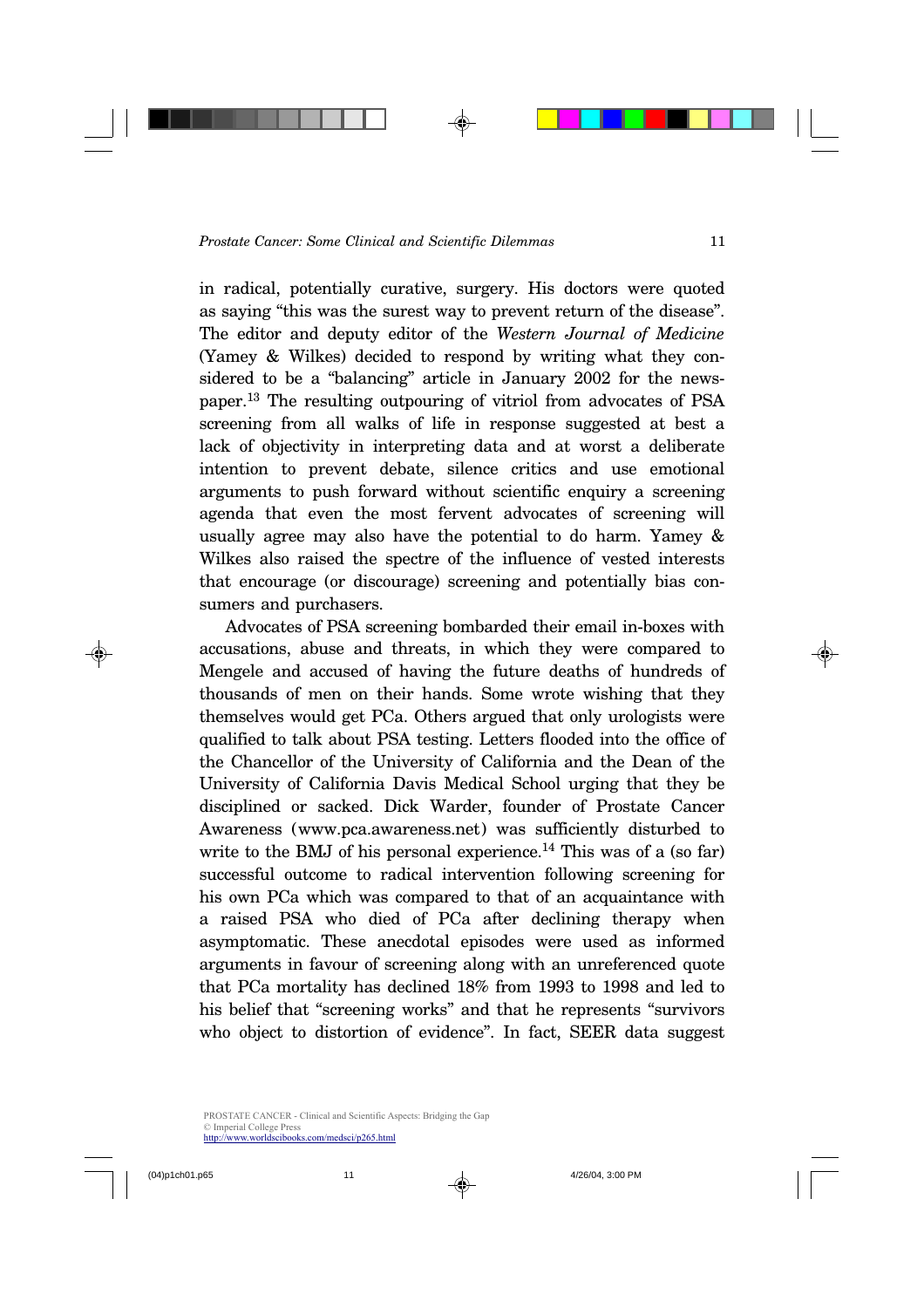that the five year PCa mortality is slightly higher now than in the 1950's, despite that five year survival has increased from 40% in the 1950's to about 95% currently. Five-year survival is affected by diagnostic practice: the incidence of PCa in the USA has increased about 3-fold over the same period. Data may appear to be improved by artificial artefacts such as for example deaths postponed (leadtime bias) rather than avoided, a regular criticism of screening.<sup>15, 16</sup> To counter balance Ward's advocacy, unfortunately also with anecdote, Lewis was reported as stating that his father nearly died from the side effects of a prostate biopsy that followed a PSA test (the biopsy result was negative). $17$ 

At least with PCa there is an opportunity to test the hypothesis that screening may impact on mortality at an earlier stage of development and many very large studies are underway. Such controversies as above also attach to the breast cancer screening project. However this is now so ingrained in western psychology, with substantial investment of US\$3–4 billion annually and 30 million US women having mammography every year, that randomised trials appear to be almost impossible to conduct.<sup>18</sup> Charatan quotes an article in the New York Times (NYT) at the end of January 2000<sup>19</sup> describing a committee of cancer experts, the Physician Data Query screening and prevention editorial board (PDQ Board), which had found insufficient evidence to demonstrate that screening mammograms prevented breast cancer death.20 An NYT editorial pointed out that a great deal of money was at stake on this issue and predicted considerable difficulty in achieving an independent review of benefits of screening mammography: "a mammography has been so strongly endorsed by the cancer establishment and become such a significant source of revenue… for many hospitals and doctors, that it may be difficult to excise without overwhelming evidence that it is dangerous". A recent Cochrane review concluded that "currently available evidence does not show a survival benefit of mass screening for breast cancer (and the evidence is inconclusive for breast cancer mortality)".<sup>21</sup> Balancing articles appeared later,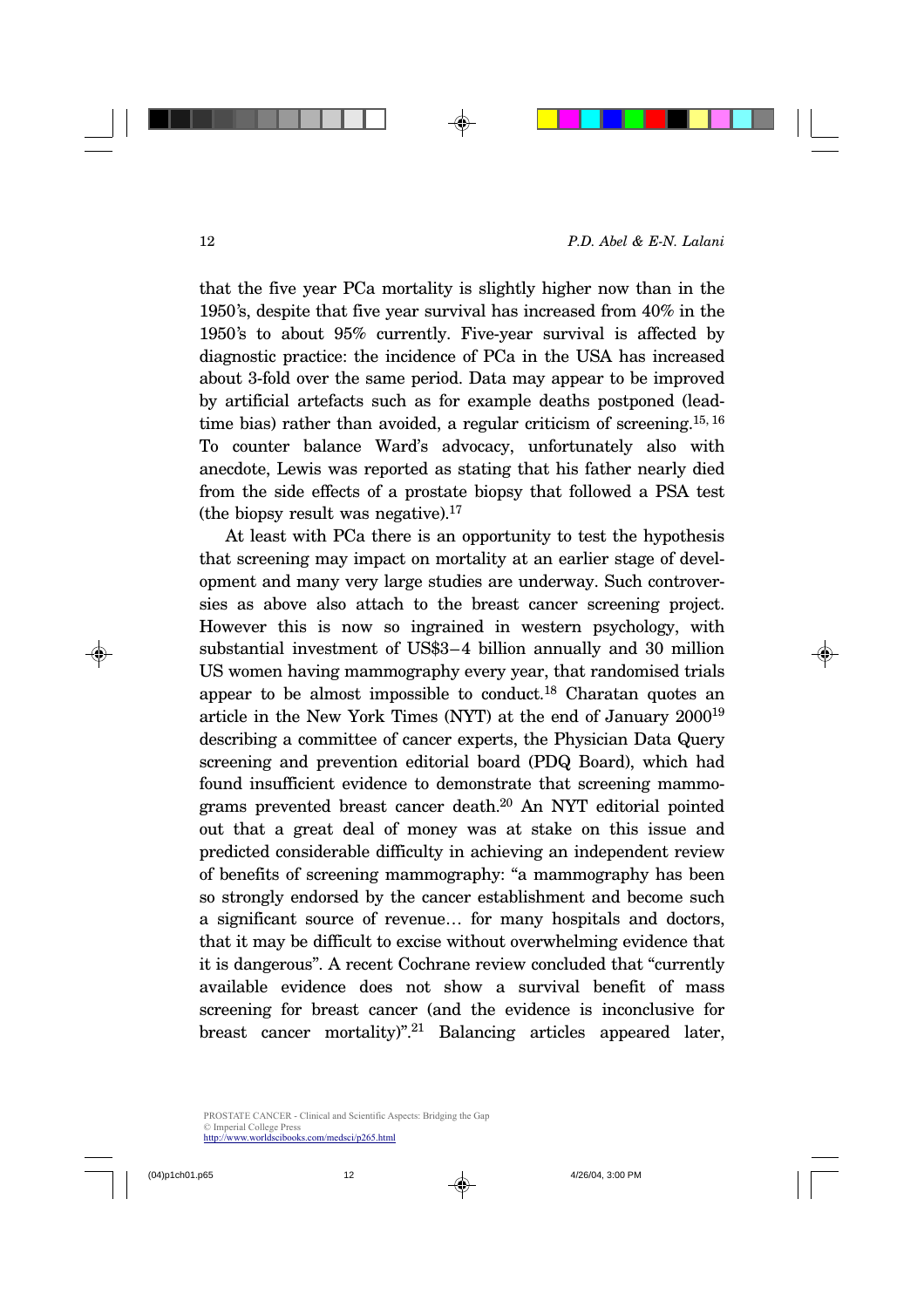including those from the National Cancer Institute (which uses the PDQ Board to provide information for its on-line database) and said that women should continue to attend for mammograms. It is very disappointing that it was left to the broad sheet press to conclude the debate (by way of an editorial saying "a serious and open assessment of the data is crucial"), rather than clinicians and scientists.

Wells believed that the debate over screening for breast cancer amongst women in their forties had assumed an importance out of proportion to its potential impact on public health and illustrated some of the many obstacles to putting research findings into clinical practice. She suggested that in the absence of an unequivocal answer, and when professionals responsible for promoting the best interests of patients disengage, involvement of patients interest groups and politicians results in loss of objectivity.<sup>22</sup>

Entrenched arguments in favour of or against screening somehow need to be translated, using solid reliable evidence, into practical advice that is understandable and useable in every day practice by clinicians and patients. It should not be left to the lay press to impress this kind of value judgement on patients and the medical establishment, nor should it be necessary for them to advocate for the need for measured and objective criteria, especially when having to explain difficult and controversial diagnostic and therapeutic options and where the natural history of the disease is still so inadequately understood. Clinicians and scientists need to demonstrate objectively where possible. Where evidence is lacking, they should present current knowledge along with its benefits and limitations.

de Lemos has suggested<sup>23</sup> that the first step to resolving this controversy should be to ensure that all interested parties agree and understand the questions that need to be addressed. He implied that because of the manner in which the debate had evolved between stakeholders, differences appeared to be irreconcilable because they each had very different numbers in mind needed to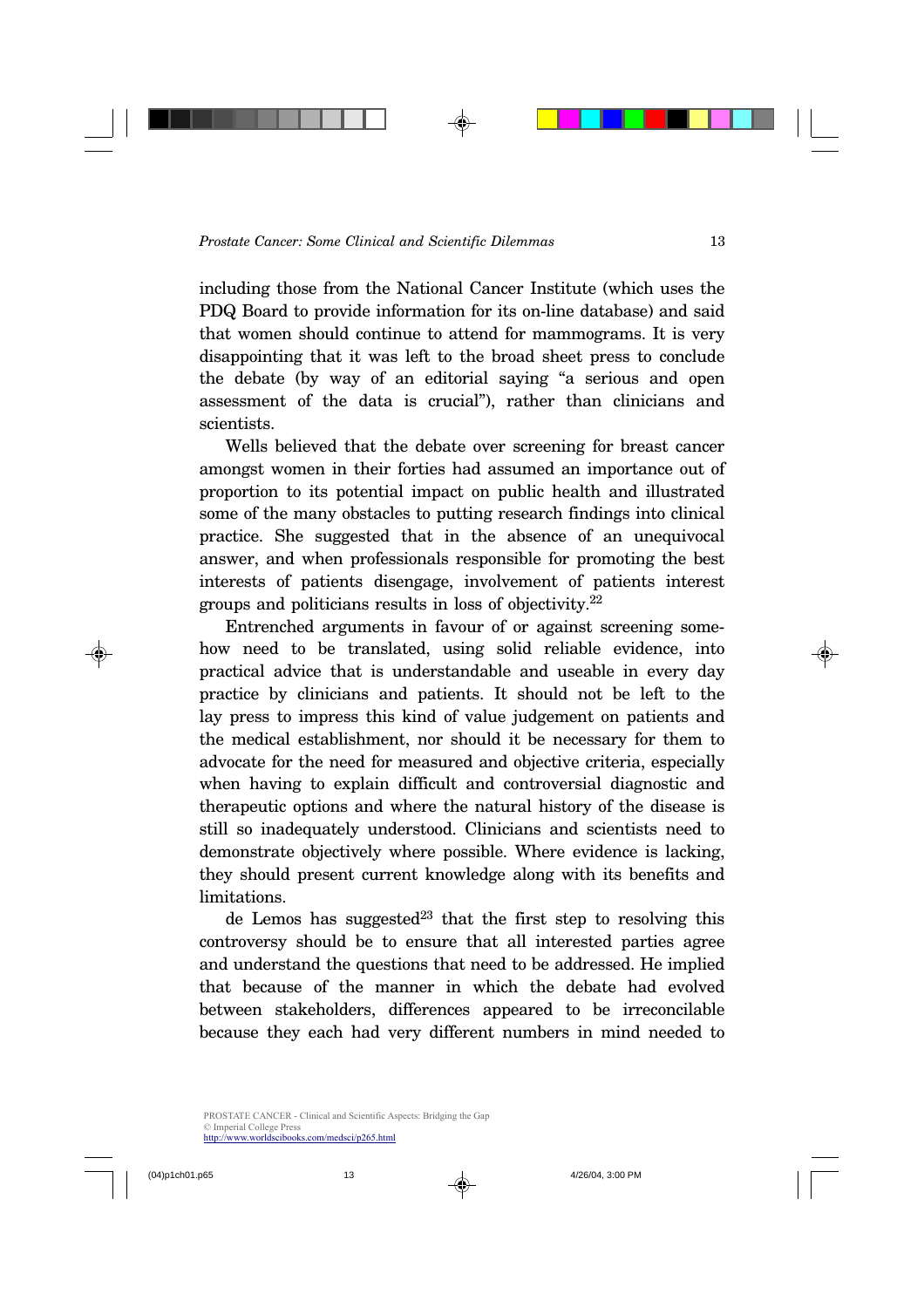test. In his view, this should start with identification of how many men need to be tested to identify one PCa or prevent one death. Using contemporary references, he calculated that PSA screening could prevent one death related to PCa per 100 men tested, accepting that there were potential errors in his calculations.

All the major bodies with an interest in PCa, whether in favour or against screening, support that men receive information sufficient to enable them to make a fully informed decision about diagnosis and future therapy. It has been estimated that this may take at least up to 20 minutes, an important but very costly exercise. $^{24}$ 

In the debate over screening, it remains unknown, which of these arguments may be right or wrong. Irrespective, attempts at silencing and even destroying critics of PSA screening in what appears to be rational debate seem rather sinister as well as shameful. As a result, we felt even more strongly encouraged to seek out answers and evidence, outcomes likely to be delivered faster and with greater accuracy when clinicians and scientists collaborate together and "bridge that gap".

#### **DECISION MAKING**

Bank's asserts that men do care about health issues, but feel unable to talk about their concerns or often fail to seek help until it is too late.25 This is confounded by the impact of social class, morbidity and mortality increasing in direct proportion to the level of depravation.

In order to inform patients and enable them to participate in decision making, it is obviously essential that we know what they want to know on an individual basis. We also need to try and understand our own behaviour and how this impacts on the manner in which we present information and influence the decision making process. Thus, although most urologists acknowledge the importance of quality of life in the treatment of PCa, surgical training demands cure and it can be difficult to reconcile these sometimes conflicting demands with surgical training.<sup>26</sup> Most patients with PCa appear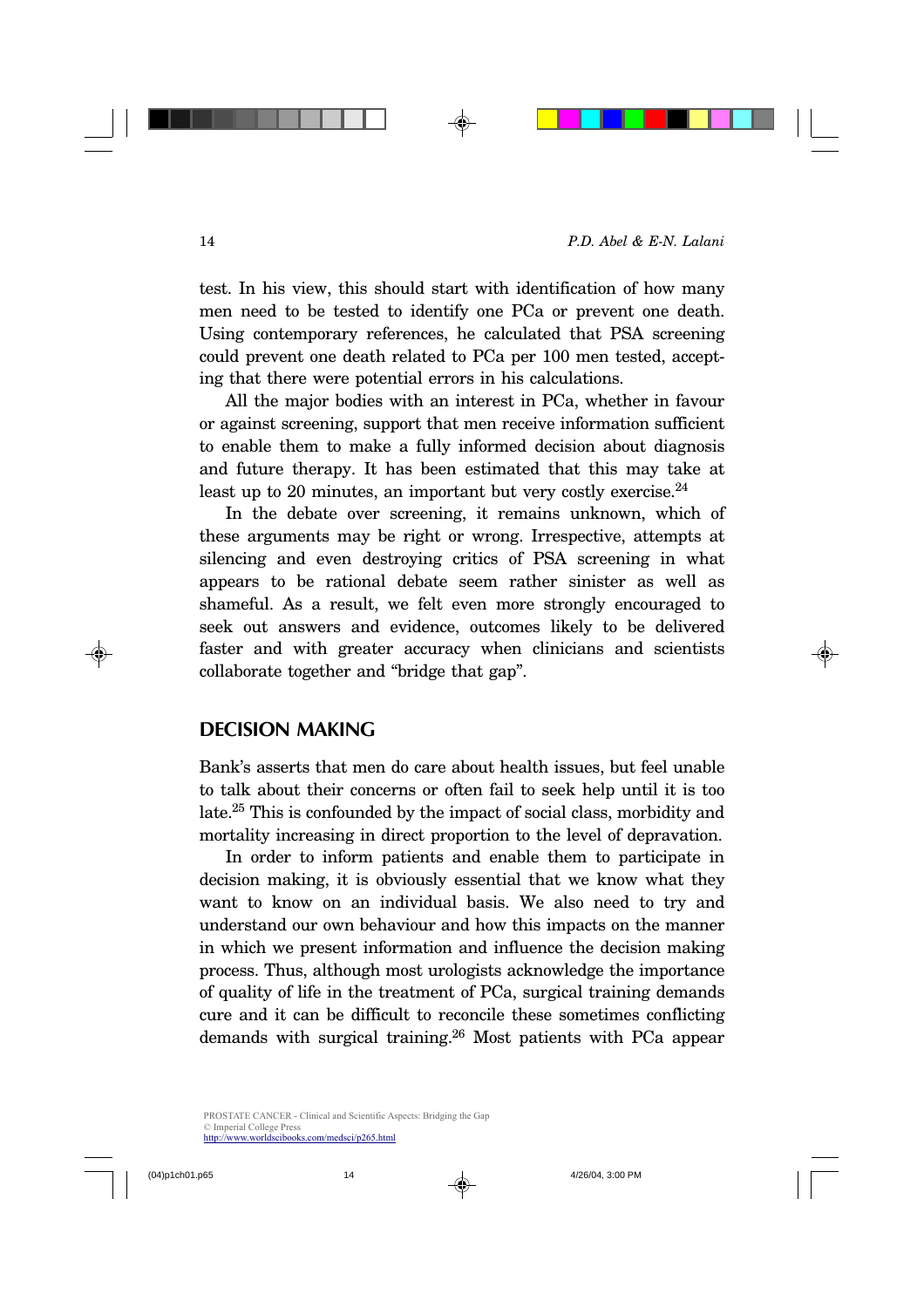to want to share decision making with the doctor<sup>27</sup> and to consult with their partner.<sup>28</sup> There are decision making tools available.<sup>29</sup> It seems important to understand these points so that whilst for examples oncologists recognise the importance of communication skills and receive training to improve their ability to detect and treat psychological distress,30 urologists may not be so aware that there is a problem and training has been lacking. As is increasingly becoming apparent, gender also influences how patients perceive and process information and that psychosocial differences affect coping style, psychological distress and patients partners.<sup>31</sup> It is therefore not appropriate to extrapolate for example the considerable data currently available on these aspects regarding women and breast cancer and apply it automatically to men with for example PCa. It is important that patients be fully involved in the decision making process. Shared decision making has been recognised as more effective, relevant and appropriate than the traditional patient directed model.<sup>32, 33</sup> Fallowfield<sup>34</sup> argues that a desire for information does not equate to a desire to participate in decision making. We need ways to identify which patients require what information from us as well as training to deliver these objectives.

# **INFLUENCE OF HEALTH CARE POLICIES ON PROVISION OF HEALTH CARE**

We have already mentioned the impact of economics and politics on screening issues. In addition, policies on health care financing have also been shown to influence clinical management in many conditions. For example, one study suggests that the absence of insurance for tubal ligation resulted in caesarean section being used as an opportunity for clandestine tubal ligation.<sup>35</sup> Another suggests that the business ethos in health care in Chile encouraged "pragmatism" amongst doctors who do not have a moral objection to non-medical caesarean section.<sup>36</sup> Reports of any factors other than patient well being that influence clinicians in managing care may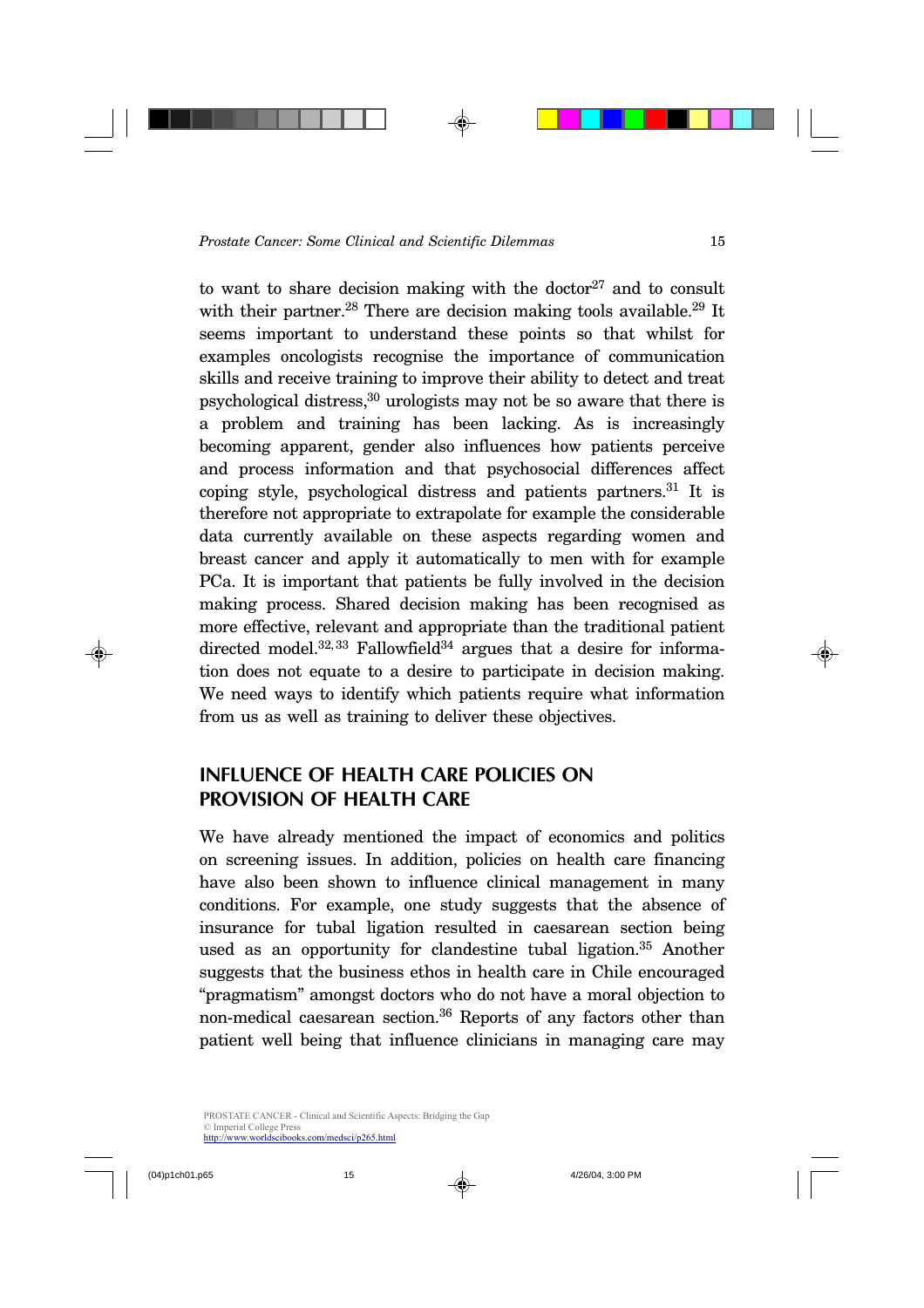compromise our moral high ground as individuals trusted with the guardianship of the care for our patients. The US Institute of Medicine, National Academy of Sciences has stated that where hospitals and doctors improve quality of care for patients, they often lose money. For example, appropriate use of peri-operative antibiotics reduces complications and improves outcomes but decreases income for the hospital. New strategies for incentivising health care systems could have real impact in redefining management.<sup>37</sup> As clinicians and scientists, we need to demonstrate, and be shown to have demonstrated the highest standards of objectivity without bias if we are to maintain the high level of respect and faith afforded to us by our patients.

#### **CONCLUDING COMMENTS**

This book has come to fruition over four years and a personal input of over 2 500 hours. It has proved a huge task, but we have learnt an enormous amount and believe it was worth it. In this chapter, we have skimmed through just a few of the areas we believe are important from a general as well as specific PCa related perspective. We hope the wealth of information in this book will be easy to assimilate, stimulate debate and help contribute to bridging the gap between scientists and clinicians.

We hope the book will be successful and then to apply the lessons learnt to improve further editions in the future. We acknowledge and thank all the contributors for their hard work.

#### **REFERENCES**

- 1. Marwick, C. (2001). Scientists recall progress and promise of translational research. *JNCI*, **93**: 13–15.
- 2. Pober, J.S., Neuhauser, C.S. and Pober, J.M. (2001). Obstacles facing translational research in academic medical centres. *FASEB*, **15**: 2303–2313.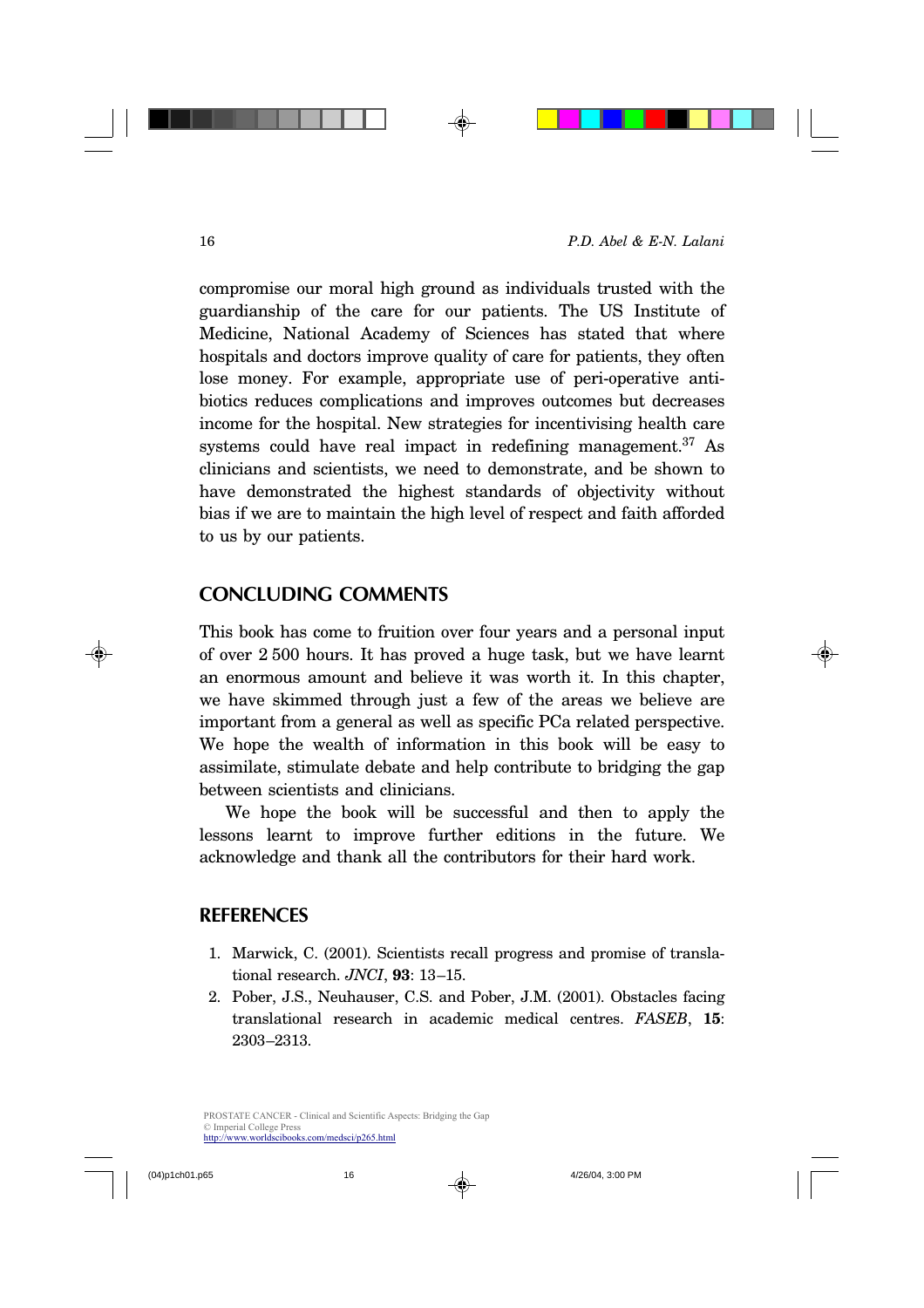- 3. Rustgi, A.K. (1999). Translational research: What is it? *Gastroenterology*, **116**: 1285.
- 4. Kassirer, J.P. (1994). Academic medical centres under siege. *NEJM*, **331**: 1370–1371.
- 5. Rosenberg, L.E. (1999). The Physician-Scientist: An essential- and fragile-link in the medical research chain. *J Clin Invest*, **103**: 1621– 1626.
- 6. Dauphinee, D. and Martin, J.B. (2000). Breaking down the walls: Thoughts on the scholarship of integration. *Acad Med*, **75**: 881–886.
- 7. Freireich, E.J. (1997). Who took the clinical out of clinical research? Mouse versus man. *Clin Cancer Res*, **3**: 2711–2722.
- 8. Meryn, S. & Jaded, A.R. (2001). The future of men and their health. *BMJ*, **323**: 1013–1014.
- 9. Brown, P. (2000). UK death rates from breast cancer fall by a third. *BMJ*, **321**: 849.
- 10. Holmberg, L. *et al.* (2002), A randomised trial comparing radical prostatectomy with watchful waiting in early prostate cancer. *NEJM*, **347**: 781–789.
- 11. Donovan, J. *et al.* (2002). Improving design and conduct of randomised trials by embedding them in qualitative research: ProtecT study. *BMJ*, **325**: 725–726.
- 12. www.sfgate.com/cgi-bin/article.cgi?file=/chronicle/archive/2002/01/18/ ED135201.DTL
- 13. Yamey, G. and Wilkes, M. (2002). The PSA storm. *BMJ*, **324**: 431.
- 14. Ward, R. (2002). Storm over screening for prostate specific antigen. Innuendo in article is insulting. *BMJ*, **324**: 1392.
- 15. SEER, Incidence and Mortality Trends, 1950–1997. http://seer.cancer. gov/publications/csr1973-1997/overview/13.pdf
- 16. http://seer.cancer.gov/publications/csr1973-1997/prostate.pdf
- 17. Tonks, A. (2002). Storm over screening for prostate specific antigen. A summary of responses. *BMJ*, **324**: 1392–1394.
- 18. Charatan, F. (2002). The great American mammography debate (personal view). *BMJ*, **324**: 432.
- 19. www.nytimes.com/2002/02/11/health/11MAMM.html?pagewanted=1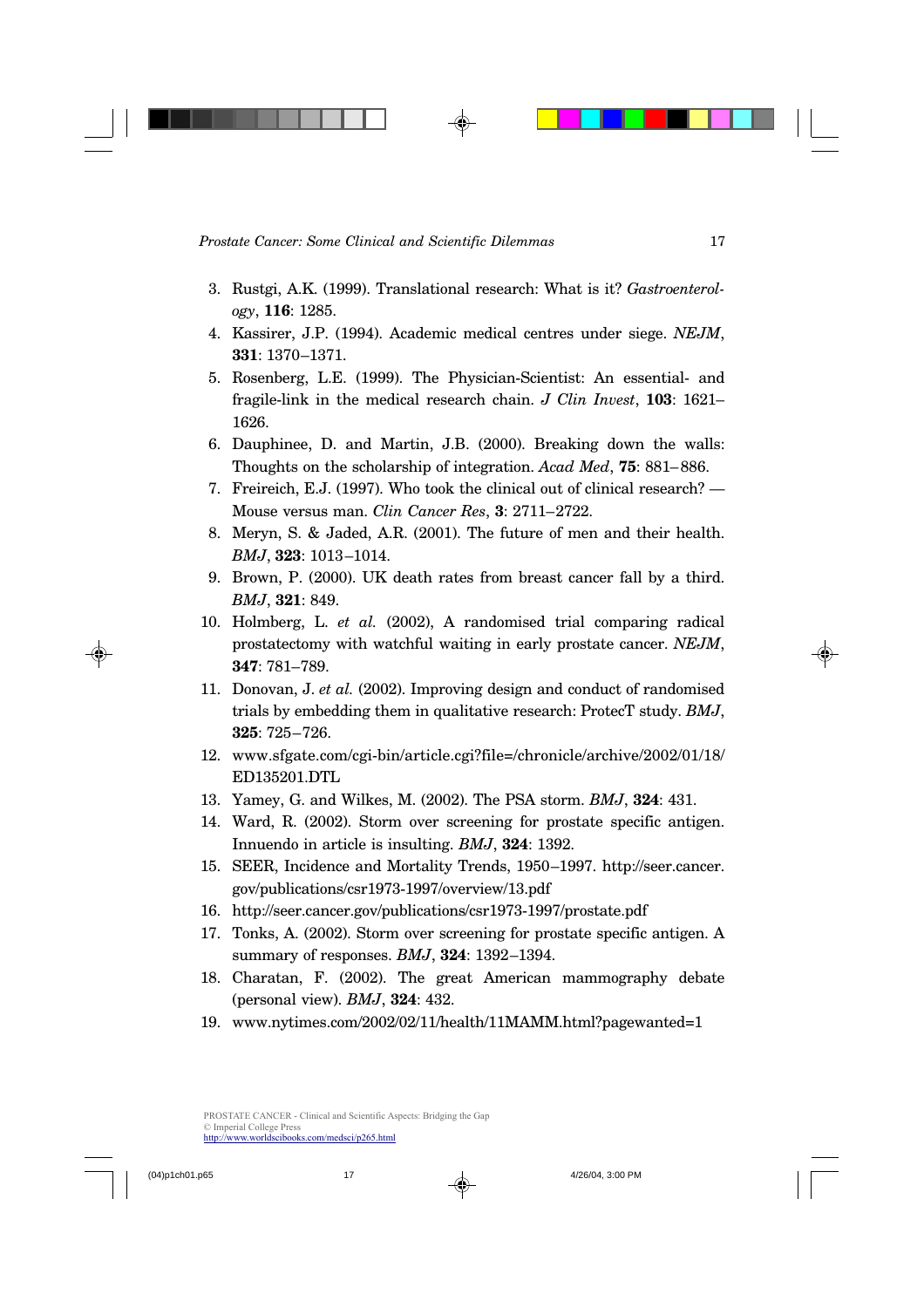- 20. www.nci.nih.gov/cancer\_information/doc\_pdq.aspx?version=provider@ viewid=b906d0d0-63ac-4d55-ac29-2ae992440adf#6
- 21. www.cochrane.org/cochrane.revabstr/ab001877.htm
- 22. Wells, J. (1998). Mammography and the politics of randomised controlled trials. *BMJ*, **317**: 1224–1230.
- 23. De Lemos, M.L. (2002). Storm over screening for prostate specific antigen. Number needed to test needs to be known. *BMJ*, **324**: 1393.
- 24. Donovan, J.L., Frankel, S.J., Neal, D.E., Hamdy, F.C. (2001) Screening for Prostate Cancer in the UK. *BMJ*, **323**: 763–764.
- 25. Banks, I. (2001). No man's land: Men, illness and the NHS. *BMJ*, **323**: 1058–1060.
- 26. Steiner, M.S. (2000) Quality of life after prostatectomy. *J Urol*, **163**: 870–871.
- 27. Wong, F. *et al.* (2000). Men with prostate cancer: Influence of psychological factors on informational needs and decision making. *J Psychosom Res*, **49**: 13–19.
- 28. Boehme, U., Clark, J.A. (2001). Married couples' perspectives on prostate cancer diagnosis and treatment decision-making. *Psycho-Oncology*, **10**: 147–155.
- 29. DePalma, A. (2000). Prostate cancer shared decision: A CD-Rom educational and decision-assisting tool for men with prostate cancer. *Semin Urol Oncol*, **18**: 178–181.
- 30. Maguire, P., Faulkner, A., Booth, K., Elliott, C., Hillier, V. (1996). Helping cancer patients disclose their concerns. *Eur J Cancer*, **32A**: 78–81.
- 31. Kiss, A., Meryn, S. (2001). Effect of sex and gender on psychosocial aspects of prostate and breast cancer. *BMJ*, **323**: 1055–1058.
- 32. Elwyn, G.J., Edwards, A., Kinnersley, P. (1999). Shared decision making in primary care: The neglected second half of the consultation. *Br J Gen Pract*, **49**: 477–482.
- 33. Coulter, A. (1997). Partnerships with patients: The pros & cons of shared clinical decision-making. *J Health Serv Res Policy*, **2**: 112–121.
- 34. Fallowfield, L. (2001). Participation of patients in decisions about treatment for cancer. *BMJ*, **323**: 1144.